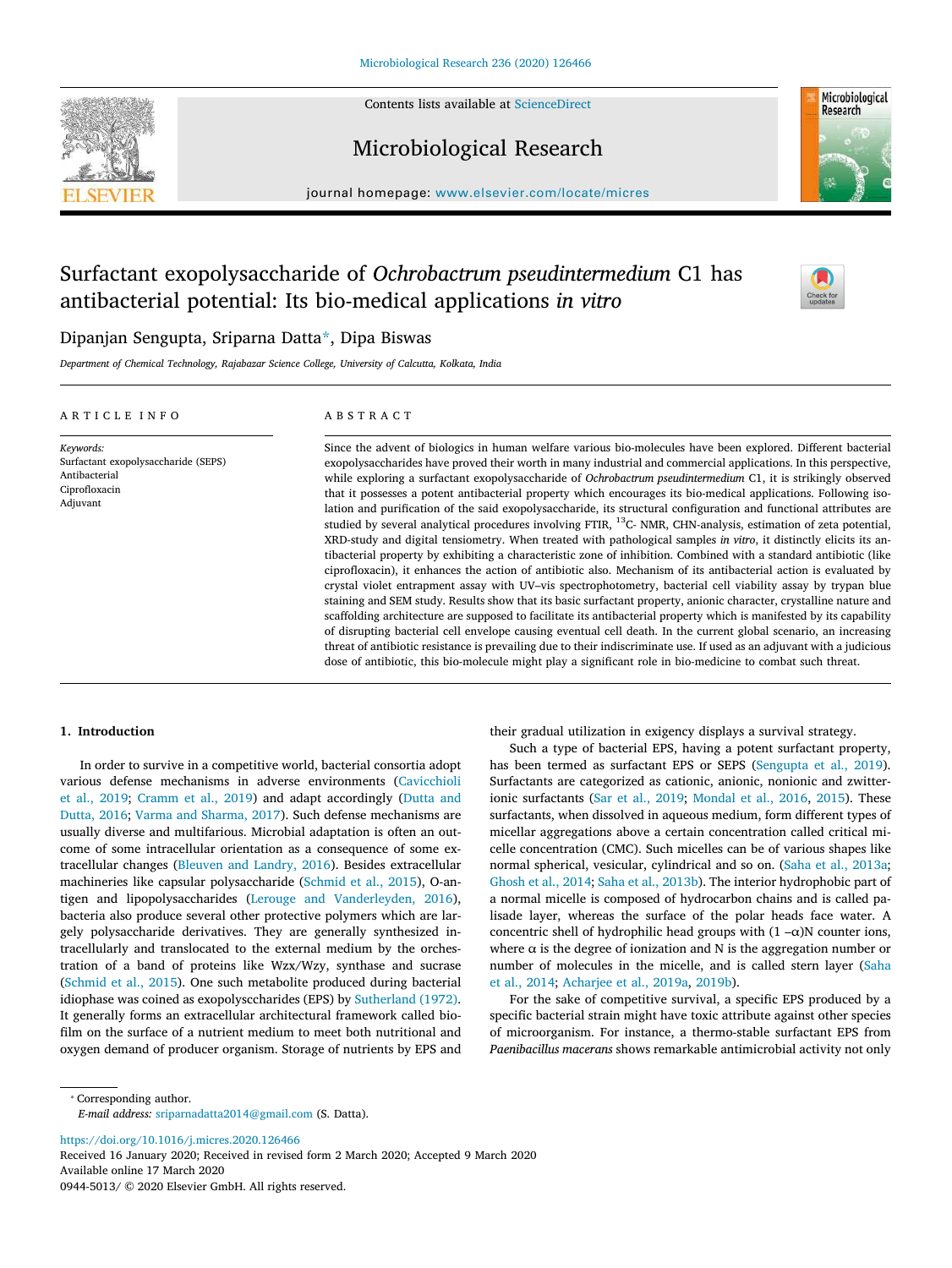against *Escherechia coli* and *Staphylococcus aureus* but also against fungal strains like *Fusarium oxysporum* and *Aspergillus fumigates* ([Liang et al.,](#page-7-8) [2014\)](#page-7-8). Similarly bio-surfactants produced by *Lactobacillus jensenii*, *Lactobacillus rhamnosus* and *Bacillus subtilis* R15 show antibacterial action and antibiofilm formation against several multidrug resistant pathogens([Sambanthamoorthy et al., 2014;](#page-8-10) [Fernandes et al., 2017](#page-7-9)). Unlike synthetic antibiotics which are targeted by specific bacterial antibiotic-resistant proteins, SEPS manifests its antimicrobial property with a wider spectrum in a non-specific manner([Vazquez-Rodriguez](#page-8-11) [et al., 2018](#page-8-11)). Being anionic in character, SEPS generally destabilizes the cell membrane by binding with membrane cations resulting in significant alteration of bacterial cell permeability [\(Lang et al., 1989](#page-7-10)). A higher zeta potential of SEPS indicates better stability when applied as colloidal suspension or emulsion [\(Araújo et al., 2019](#page-7-11)) ensuring its sustained release resulting in effective bioavailability in biomedical context.

Globally, on the perspective of indiscriminate use of antibiotics, human population at large is suffering from undesirable side-effects, drug resistance and immune-suppression. According to FDA, almost all important bacterial infections in the US are becoming resistant to antibiotics, and thus it has been regarded as "one of the world's most pressing public health problem" [\(Ventola, 2015](#page-8-12)). Many synthetic antimicrobials are remarkably bactericidal, but often interfere with host immune system([Anderson et al., 2010\)](#page-7-12). With the advent of biologics and bio-pharmaceutics, biological drugs, owing to their immunological boosting, have become more popular and acceptable([Moscovici, 2015](#page-8-13); [Vultaggio et al., 2016\)](#page-8-14). With a diverse applicative profile, bacterial EPS is currently of interest in biomedicine as an immune-modulator, an antioxidant, a recipe in vaccine formulation, an adjuvant, an antimicrobial agent, an ingredient in ointment formulation, and so on ([Adebayo-Tayo et al., 2018](#page-7-13); [Liu et al., 2011](#page-8-15)). Biologically derived macromolecules, in combination with a judicious use of conventional antibiotics, might be considered as a rational and better therapeutic option to provide effective antimicrobial activity without compromising long term immunity. For instance, amalgamation of antibacterial pigment prodigiosin and a biosurfactant from *Serratia marcescens* proves to be an effective antibacterial agent([Steinfath et al.,](#page-8-16) [2018\)](#page-8-16). The biosurfactant sophorolipid acting as an adjuvant enhances antibiotic efficacy([Joshi-Navare and Prabhune, 2013\)](#page-7-14). Similarly, two different bacterial biosurfactant metabolites like rhamnolipid from *Pseudomonas aeruginosa* and BS15 from *Bacillus stratosphericus* exert synergistic antimicrobial activity([Sana et al., 2017](#page-8-17)).

The present study evaluates *in vitro* a potent antibacterial activity of an SEPS isolated from *Ochrobactrum pseudintermedium* C1, a Gram negative, non-spore-bearing bacterial strain of Family Brucellaceae. The composition, texture, morphology and ionic charge of the SEPS have been studied by several procedures with relevance to its antibacterial property. It has also been applied in combination with a relatively low dose of antibiotic (ciprofloxacin) to explore whether it enhances the activity of the antibiotic.

# **2. Materials and methods**

# *2.1. Collection and maintenance of bacterial strain*

As a sequel of the prior study on *Ochrobactrum pseudintermedium* C1, showing its capability to produce surface-active EPS [\(Sengupta et al.,](#page-8-3) [2019\)](#page-8-3) the same strain (accession no. KJ094035 following 16S rRNA sequence in GenBank database) was collected from Pharmaceutical laboratory, Department of Chemical Technology, University of Calcutta. Its viability was maintained by sub-culturing in nutrient agar slants at 15 days interval and storing at 4 °C.

#### *2.2. Preparation of culture media*

The type of bacterial EPS produced largely depends on the substrate

utilized. Among several substrates including starch, bagasse, molasses and fruit pulp extracts, 4% molasses extract was selected due to its high sugar content([US Department of Agriculture, Food Data Central, 2019](#page-8-18)). It was prepared by microwave for 2 min prior to bacterial inoculation. Bushnell Haas media (HiMedia Labs) was supplemented to it. As per optimization studies([Sengupta et al., 2019](#page-8-3)), the strain was incubated for 12 days at 34 °C in Scigenics Biotech Orbitetek LJE incubator and an optimum pH of 7.6 was maintained that facilitated adequate bacterial growth and maximum yield of EPS.

# *2.3. Extraction and purification of EPS*

After incubation EPS formed a slimy matrix on the surface of culture media which was gently scooped and purified overnight with 95 % ethanol. The culture media was centrifuged for separation of bacterial cell mass and residual EPS was extracted, purified and dried.

# *2.4. Verification of surfactant property*

Surface tension (ST) of aqueous suspension of extracted EPS was measured at 28 °C by digital tensiometer (Dataphysics DCAT 11, Germany)([Lunkenheimer and Wantke, 1981](#page-8-19)). Distilled water  $(ST = 71$  mN/m) was regarded as reference. It was repeated thrice.

# *2.5. Estimation of Critical Micelle Concentration (CMC)*

CMC was determined by measuring the surface tension of various concentrations of SEPS in HPLC water at 28 °C by DuNouy ring method using Test Master Tensiometer (Test Instruments Mfg. Co. Pvt. Ltd., India) and also with digital tensiometer (Dataphysics DCAT 11, Germany) [\(Lunkenheimer and Wantke, 1981\)](#page-8-19). The concentrations of SEPS considered were from 0.1 g/l to 20 g/l. Respective STs (in mN/m) were plotted against the corresponding SEPS concentrations to determine the change in ST against SEPS concentrations and to find the CMC [\(Liang et al., 2014](#page-7-8)).

# *2.6. Analysis of chemical composition*

Phenol-sulfuric acid test for total carbohydrate content was performed followed by UV–vis spectro-photometry at 490 nm (UV-1800 Spectrophotometer, Shimadzu Corp, Japan) [\(DuBois et al., 1956](#page-7-15)). Combustion rate of carbon, hydrogen and nitrogen of SEPS was analyzed by CHN analyzer (CHNS 932, Leco Corp, USA) considering acetophenone as reference. FTIR spectral scanning of SEPS considering KBr as standard was done at mid-range spectra from 4000 to 400  $\rm cm^{-1}$ (Perkin Elmer Spectrum Version 10.5.1) and was repeated thrice. Solid phase <sup>13</sup>C-NMR (DSX 300, Bruker, USA) of SEPS was performed to analyze its major structural constituents corroborating with prior  ${}^{1}$ H-NMR study([Sengupta et al., 2019\)](#page-8-3).

# *2.7. Determination of zeta potential*

Dynamic light scattering (DLS) (Zetasizer Nano ZS, Malvern Instruments Ltd., UK) and determination of zeta potential of aqueous dispersion of SEPS was done with 4 mW helium-neon (He-Ne) laser beam at 633 nm with back scattering angle of 173°. The system temperature was 25 °C with count rate at 279.2 kcps. The study was repeated thrice.

# *2.8. Analysis of texture*

To understand its texture, whether crystalline or amorphous, X-ray diffraction (XRD) study of SEPS was performed in X-Pert Pro X-ray Diffractometer (PW 3050/60, Philips, India) exposing to 45 kV generator voltage and 30 mA emission current with  $\lambda$  of 1.54 Å using *CuK*<sub>α</sub> radiation. Then scanning electron microscopy of SEPS before its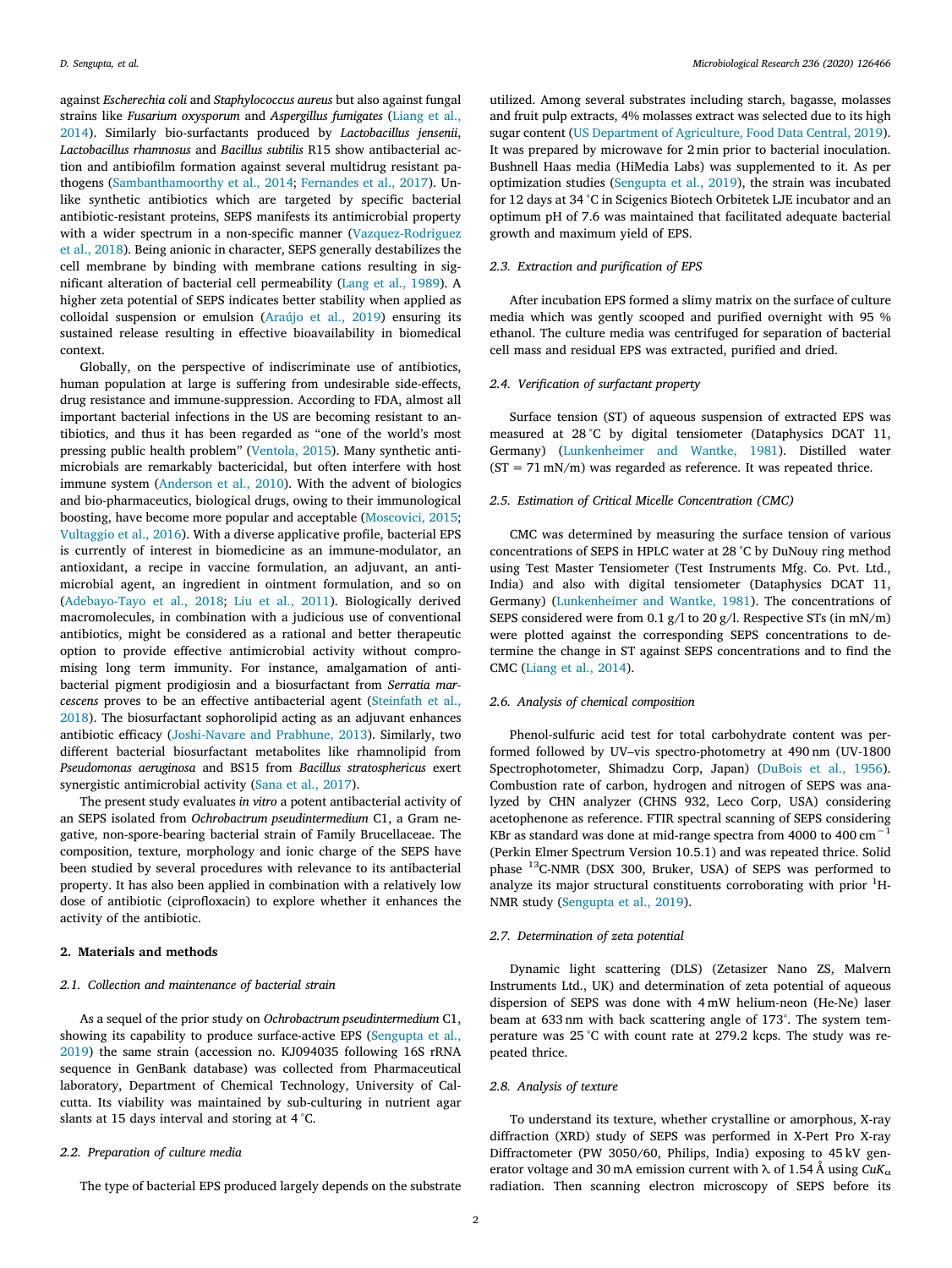desiccation was done. SEPS was fixed with 2% glutaraldehyde for 2 h followed by sequential dehydration by 20 %, 40 %, 70 % and 90 % v/v ethanol and was air dried by laminar air flow. The sample was sputtercoated with platinum and scanned (Zeiss Evo 18 Special Edition, Zeiss, Germany) at 15 kV.

#### *2.9. Estimation of Minimum Inhibitory Concentration (MIC)*

Fresh cell suspensions with 0.5 optical density (OD) at 600 nm and CFU around $1 \times 10^5$  /ml of *Staphylococcus aureus* (ATCC25923) and *Escherichia coli* (K8813), both strains having been obtained from MTCC Chandigarh, were considered for MIC assay([Andrews, 2001\)](#page-7-16). SEPS concentrations ranging from 50 to 2000 μg/ml were prepared in Muller Hinton broth at pH 7.4, and then added to bacterial strains and incubated at 37 °C for 12 h. Ciprofloxacin (Albert Davis Ltd, India) was considered as standard. OD was measured at 600 nm before and after treatment with each SEPS concentration and MIC was determined.

#### *2.10. Assessment of anti-bacterial activity with time*

Based on MIC, time dependent antibacterial activity of SEPS was done([Sendi and Ruppen, 2015\)](#page-8-20). Incubation periods for untreated and SEPS treated bacterial cultures in nutrient broth were successively 0, 3, 6, 9, 15 and 24 h followed by individual plating in nutrient agar and overnight incubation at 37 °C. Colonies were counted in a digital colony counter.

#### *2.11. Determination of zone of inhibition*

Aqueous SEPS suspensions were prepared by overnight stirring in magnetic stirrer (Remi 5MLH magnetic stirrer) at 800 rpm. Antibiotic disc diffusion assay was performed separately with sterile filter paper discs soaked in (a) SEPS (as per MIC), (b) low dose  $(10 \mu g/ml)$  ciprofloxacin, (c) high dose (20 μg/ml) ciprofloxacin and (d) combination of SEPS and low dose (10 μg/ml) ciprofloxacin, to determine the zone of inhibition in each situation against *E. coli* and *S. aureus* ([Hudzicki,](#page-7-17) [2009\)](#page-7-17).

# *2.12. Understanding mechanism of antibacterial action*

#### *2.12.1. Crystal violet entrapment assay*

Crystal violet (CV) was selected for assessment of cell permeability of SEPS [\(Sana et al., 2017\)](#page-8-17).

To understand the extent of such permeation of CV, initially the absorbance of CV at 590 nm in UV–vis spectrophotometer (UV-1800, Shimadzu Corp, Japan) was measured and considered as reference. Then sequentially samples of bacterial culture only, bacterial culture treated with SEPS, bacterial culture treated with ciprofloxacin, and bacterial culture treated with both SEPS and ciprofloxacin were studied. In each case 2 ml of the sample was taken and centrifuged (Tarson MC 01 Microcentrifuge) at 5000 rpm for 10 min. Precipitated cell pellets were treated with equal volume of CV and centrifuged at 10,000 rpm for 15 min. Supernatants were collected and absorbance was measured at 590 nm in the UV–vis spectrophotometer.

### *2.12.2. Trypan blue assay*

For estimation of cell viability, trypan blue exclusion assay was performed with haemocytometer. Equal vol of 0.4 % of the dye was added to 50 μl of SEPS treated bacterial cell suspension([Louis and](#page-8-21) [Siegel, 2011\)](#page-8-21). 20 μl of mixture was mounted on haemocytometer and observed under light microscope. The percentage of viable cells was calculated as  $[1 -$  number of blue cells / total number of cells  $[2]$  X 100 ([Strober, 2001](#page-8-22)).

# *2.12.3. Scanning electron microscopy (SEM) of bacterial cells*

Overnight grown cultures of *E. coli* and *S. aureus* were treated with

SEPS and incubated for 5 h at 37 °C. The cultures were washed twice and fixed with 3% glutaraldehyde for 2 h followed by sequential dehydration by 20 %, 40 %, 70 % and 90 % v/v ethanol and air dried. Bacterial samples were sputter-coated with platinum under vacuum and scanned in Zeiss Evo 18 Special Edition, Zeiss, Germany at 15 kV for SEM images.

# *2.12.4. Collection of pathological samples and biomedical applications in vitro*

For biomedical application, pathological samples of urine containing *E. coli* and wound swab containing *S. aureus*, both having CFU as high as 100,000/ml and being sensitive to ciprofloxacin, were collected from Vidyasagar State General Hospital, Behala, Kolkata and were diluted until an OD of 0.5. The samples were then subjected to treatment by (a) SEPS (750 μg/ml), (b) low dose (10 μg/ml) ciprofloxacin, (c) high dose (20 μg/ml) ciprofloxacin and (d) combination of SEPS and low dose (10 μg/ml) ciprofloxacin. Zone of inhibition in each case was measured and compared.

#### **3. Results and discussion**

#### *3.1. Chemical composition*

Percentage of elemental carbon, hydrogen and nitrogen concentrations in SEPS obtained after CHN analysis was C 30.22 %, H 4.75 % and N 5.88 % respectively. This would go in favor of glycoprotein nature of SEPS([Upreti et al., 2003](#page-8-23)).

The FTIR findings([Fig. 1A](#page-3-0)) of this macromolecule suggested a polysaccharide backbone with constitutional carbohydrate moieties being linked by  $\alpha$ -glycosidic bonds. The finding, as shown in [Table 1](#page-3-1), indicated presence of intramolecular hydrogen or hydroxyl bonding from the intense broad band observed at  $3318.18 \text{ cm}^{-1}$ . The peak at *circa* 2900 cm<sup>-1</sup> suggested presence of C-H stretching by constituent aliphatichydrocarbons ([Parikh and Madamwar, 2006](#page-8-24)). Presence of  $C=$ O bond stretches of polysaccharide moiety was quite evident from peak at 1651.96cm−1 ([Cao et al., 2017\)](#page-7-18). Peak at 1537.33 cm−1 suggested presence of carboxyl or carboxylate group. Distinct peak at  $1060.11 \text{ cm}^{-1}$  in fingerprint region (1200 to 950 cm<sup>-1</sup>) justified polysaccharide backbone of EPS [\(Chen et al., 2015](#page-7-19)). Peak around 830 cm<sup> $-1$ </sup> suggested presence of α-glycosidic linkage. Absence of such peaks at 900 or 890 cm<sup>-1</sup> defied presence of β-glycosidic linkage in SEPS moiety([Ye et al., 2009](#page-8-25)). However, such FTIR peaks of SEPS simulated those of chitosan which is also a linear polysaccharide biomolecule composed of glucosamine units [\(Ramkumar and Sundaram,](#page-8-26) [2016a,](#page-8-26) [b\)](#page-8-27).

<sup>13</sup>C-NMR findings([Fig. 1B](#page-3-0)) revealed presence of mostly saturated and partly unsaturated hydrocarbons. [Table 2](#page-3-2) showed the suggested function groups according to the <sup>13</sup>C-NMR peaks. Presence of carboxyl and amino groups were evident. Chemical analysis by  $^{13}$ C-NMR in accordance with previously performed <sup>1</sup>H-NMR analysis (Sengupta et al., 2019) speculated presence of certain functional groups that formed an integral part of the SEPS moiety. For instance in  $^{13}$ C-NMR spectra sharp signals at 170−180 ppm range suggested presence of carboxyl group. Peak at approximately 105 ppm suggested presence of unsaturated hydrocarbons ( $R_2C=CH_2$ ). However multiple signal peaks from 60 to 80 ppm predicted presence of functional groups like C-OH, C-OR and/ or C-NH. Further signal peak at 30 ppm was suggestive of saturated hydrocarbons (alkanes). Finally peaks at 20 ppm would suggest presenceof multiple  $C-C-C$  bonds ([Drouillard et al., 2015\)](#page-7-20). On comparing the SEPS with standard EPS like dextran, xanthan, curdlan and cellulose, it was found that the isolated SEPS shared significant similarity with dextran (∼82 %)([Shukla et al., 2011\)](#page-8-28) and cellulose (>50 %) ([Adebayo-Tayo et al., 2017\)](#page-7-21) in contrast to xanthan([Nur Hazirah et al.,](#page-8-29) [2016\)](#page-8-29) or curdlan([Kalyanasundaram et al., 2012](#page-7-22)).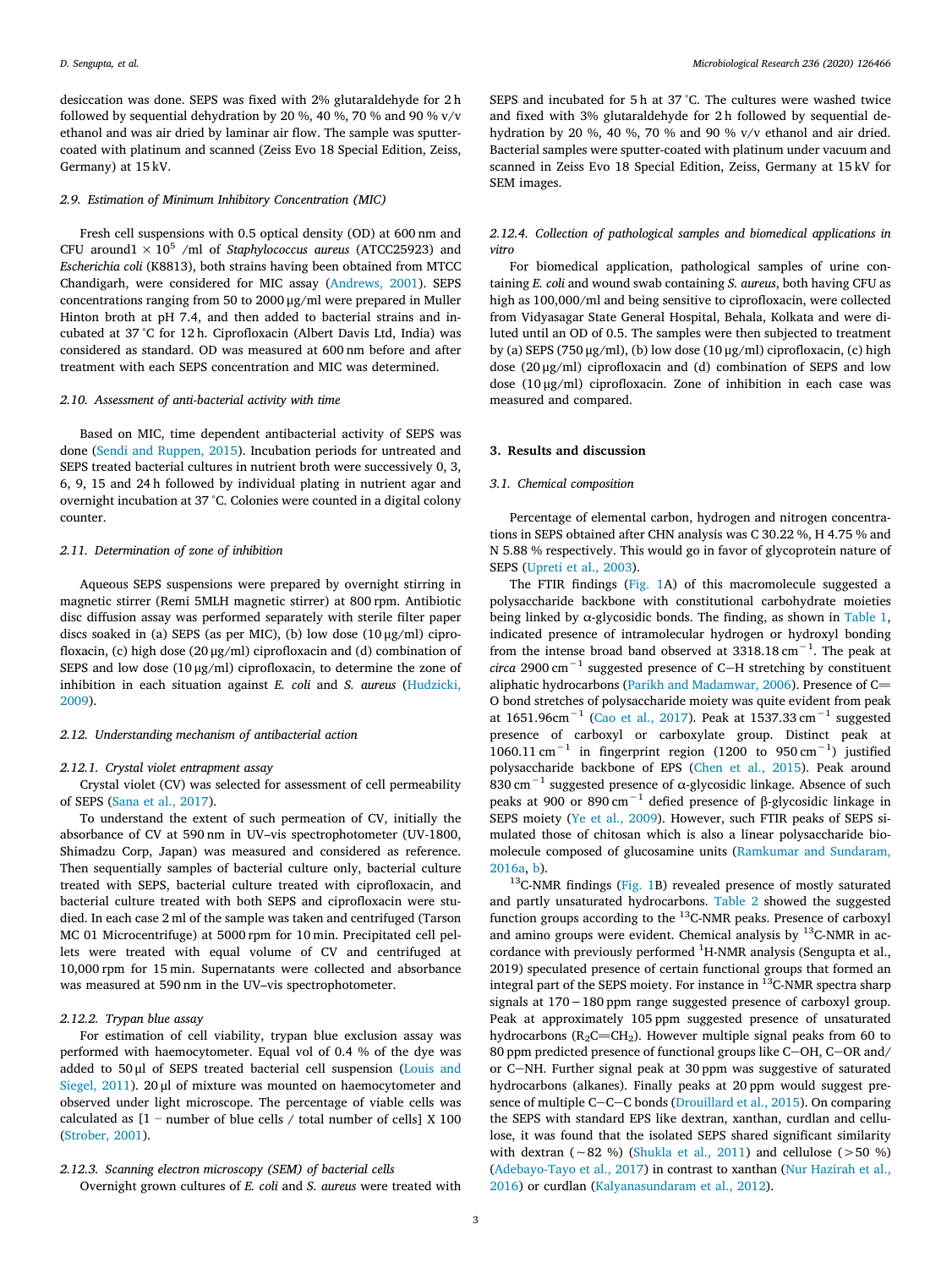<span id="page-3-0"></span>

**Fig. 1.** (A) FTIR and (B) <sup>13</sup>C-NMR spectra of SEPS extracted from *Ochrobactrum pseudintermedium* C1 after purification.

#### <span id="page-3-1"></span>**Table 1**

FTIR spectral analysis

|  |  |  |  |  | FTIR spectral analysis of SEPS isolated from Ochrobactrum sp. |  |
|--|--|--|--|--|---------------------------------------------------------------|--|
|--|--|--|--|--|---------------------------------------------------------------|--|

| 1.11                   |                                                 |  |  |  |
|------------------------|-------------------------------------------------|--|--|--|
| Transmittance $(cm-1)$ | Functional groups suggested                     |  |  |  |
| 3318.18                | Intra-molecular hydrogen bond or Hydroxyl group |  |  |  |
| $\sim$ 2900            | C-H stretching by aliphatic hydrocarbon         |  |  |  |
| 1651.96                | C=O bond stretches of polysaccharide moiety     |  |  |  |
| 1537.33                | Carboxyl or carboxylate group                   |  |  |  |
| 1060.11                | Polysaccharide backbone                         |  |  |  |
| $~1 - 830$             | $\alpha$ -glycosidic linkage                    |  |  |  |
|                        |                                                 |  |  |  |

# <span id="page-3-2"></span>**Table 2**

|  |  |  | <sup>13</sup> C NMR spectral analysis of SEPS isolated from Ochrobactrum sp. |  |
|--|--|--|------------------------------------------------------------------------------|--|
|  |  |  |                                                                              |  |

| $13$ C NMR spectral analysis |                                        |  |
|------------------------------|----------------------------------------|--|
| Peaks (ppm)                  | Functional groups suggested            |  |
| 170-180                      | Carboxylic acid                        |  |
| ~105                         | Unsaturated hydrocarbons $(R_2C=CH_2)$ |  |
| $60$ to $80$                 | C-OH, C-OR and/or C-NH                 |  |
| 30                           | Alkanes                                |  |
| 20                           | Multiple C-C-C bonds                   |  |

# *3.2. Solubility*

Essentially being polysaccharide in nature the SEPS was not readily soluble in HPLC grade water but exhibited a hygroscopic tendency. However upon sonication by Biobase UC-20ST ultrasonic cleaner sonicator and/or stirring by Remi 5MLH magnetic stirrer at 500−800 rpm the aqueous SEPS suspension exhibited considerable solubility which was efficiently utilizable for the antibacterial study. A

better solubility of SEPS, following rapid vortexing and standing, was however observed in case of chloroform but was not considered for the antimicrobial study due to its inherent toxicity.

# *3.3. Surface activity and CMC*

Purified bacterial EPS showed appreciable mean ST reduction of media to as low as 28.274 mN/m (ST of distilled water being 71 mN/m) which conferred with prior studies on its inherent nature [\(Sengupta](#page-8-3) [et al., 2019\)](#page-8-3). CMC was identified from the changes in surface tension with respect to gradual increase in the surfactant concentration. Upon increasing the concentration of SEPS the ST gradually decreased from 71 to  $29 \pm 0.5$  mN/m and remained constant after an SEPS concentration of 4.8 g/l which indicated the CMC([Fig. 2](#page-3-3)).

<span id="page-3-3"></span>![](_page_3_Figure_15.jpeg)

**Fig. 2.** Reduction of surface tension by SEPS at different concentrations.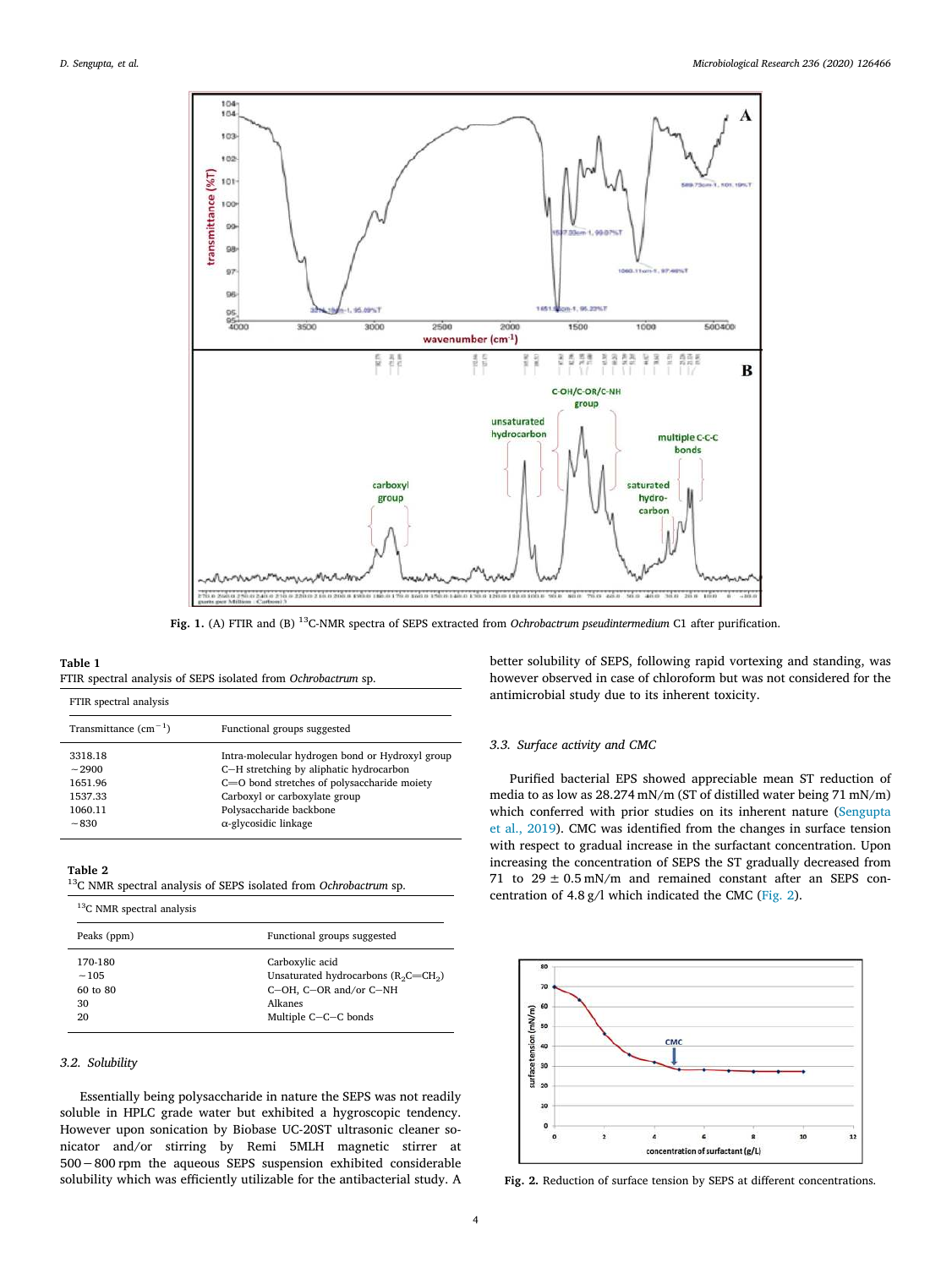<span id="page-4-0"></span>![](_page_4_Figure_2.jpeg)

**Fig. 3.** (A) Zeta potential and (B) XRD spectra analyzing the inherent charge and surface morphology of SEPS respectively.

<span id="page-4-1"></span>![](_page_4_Figure_4.jpeg)

**Fig. 4.** SEM images of purified SEPS (before desiccation) displaying scaffoldlike porous matrix (5K magnification).

# *3.4. Determination of charge*

SEPS exhibited an inherent negative charge with an average zeta potential of -27.87 mV shown in triple sample runs as evident from [Fig. 3](#page-4-0)A with an average electrophoretic mobility of -2.182 μm cm/Vs. The anionic nature of SEPS also favored its antimicrobial propensity. A negative charge of SEPS might trigger its binding to membrane cations like Na<sup>+</sup>, K<sup>+</sup> and Ca<sup>2+</sup> which are involved in cell membrane stabilization through respective gated channels([Furini and Domene,](#page-7-23) [2018\)](#page-7-23). The SEPS binding might interfere with bacterial normal exchange of ions across cell membrane and destabilize the membrane potential. This might lead to an imbalance in bacterial intracellular turgor pressure leading to formation of cracks and pores in the cell envelope eventually resulting in extrusion of intracellular matrix and lysis of affected bacterial cells.

#### *3.5. Analysis of texture and morphology*

The morphology and topography of a bacterial EPS depends not only on methods of its extraction, preparation and purification, but also on diversity in its physico-chemical properties [\(Kanamarlapudi and](#page-7-24) [Muddada, 2017\)](#page-7-24). The XRD pattern of SEPS exhibited a moderately crystalline nature which was evident from intermittent sharp peaks exhibited in diffraction pattern [\(Fig. 3B](#page-4-0)). Three clearly resolved sharp peaks were observed at 2θ positions of 15.8345°, 21.5167° and 30.9260°. A fourth peak, comparatively short yet sharp was also evident at *circa* 46°. Considering all the four peaks conferring to crystalline nature of SEPS, a percentage crystallinity of about 41.3 % was calculated [% crystallinity = (total area of crystalline peaks / total area of all peaks) x 100]. XRD pattern of SEPS simulated that of bacterial cellulose ([Fang and Catchmark, 2014;](#page-7-25) [Jia et al., 2017\)](#page-7-26). This crystalline nature corroborated with SEM findings of dehydrated SEPS of the same bacterial strain which upon dehydration resembled a scaly or flake-like structure. Its swelling and hygroscopic tendency([Wex et al., 2007\)](#page-8-30) showed a distinct simile with bacterial cellulose([Park et al., 2009](#page-8-31)).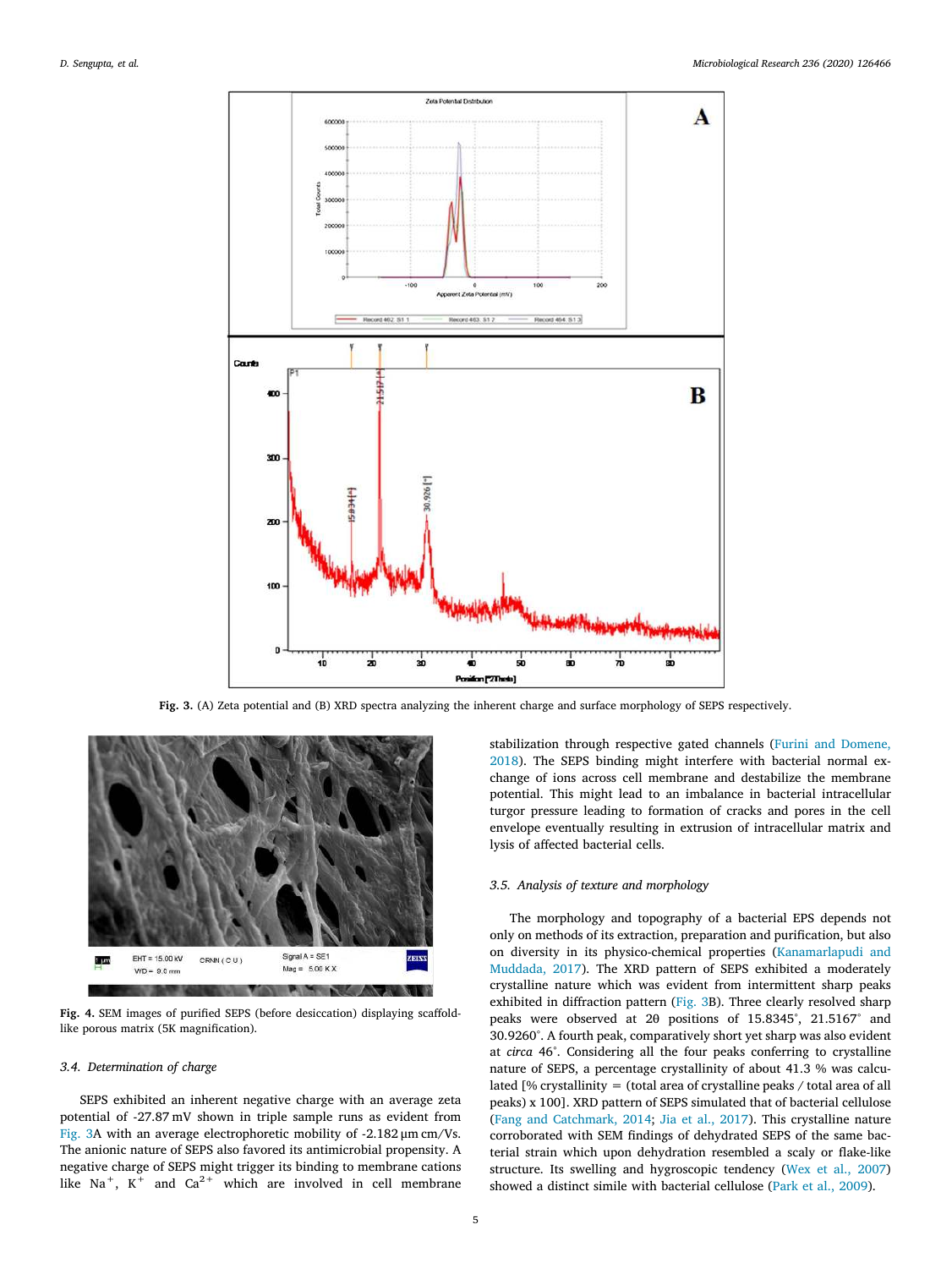<span id="page-5-0"></span>![](_page_5_Figure_2.jpeg)

**Fig. 5.** Time kill kinetics assay of SEPS against (A) *E.coli* and (B) *S. aureus*.

<span id="page-5-1"></span>![](_page_5_Figure_4.jpeg)

<span id="page-5-2"></span>**Fig. 6.** Zone of inhibition exhibited by (A) SEPS, (B) low dose ciprofloxacin, (C) high dose ciprofloxacin and (D) combined SEPS and low dose ciprofloxacin.

![](_page_5_Figure_6.jpeg)

**Fig. 7.** Crystal violet (CV) entrapment assay: UV–vis spectra showing declining trend of CV absorbance in different samples.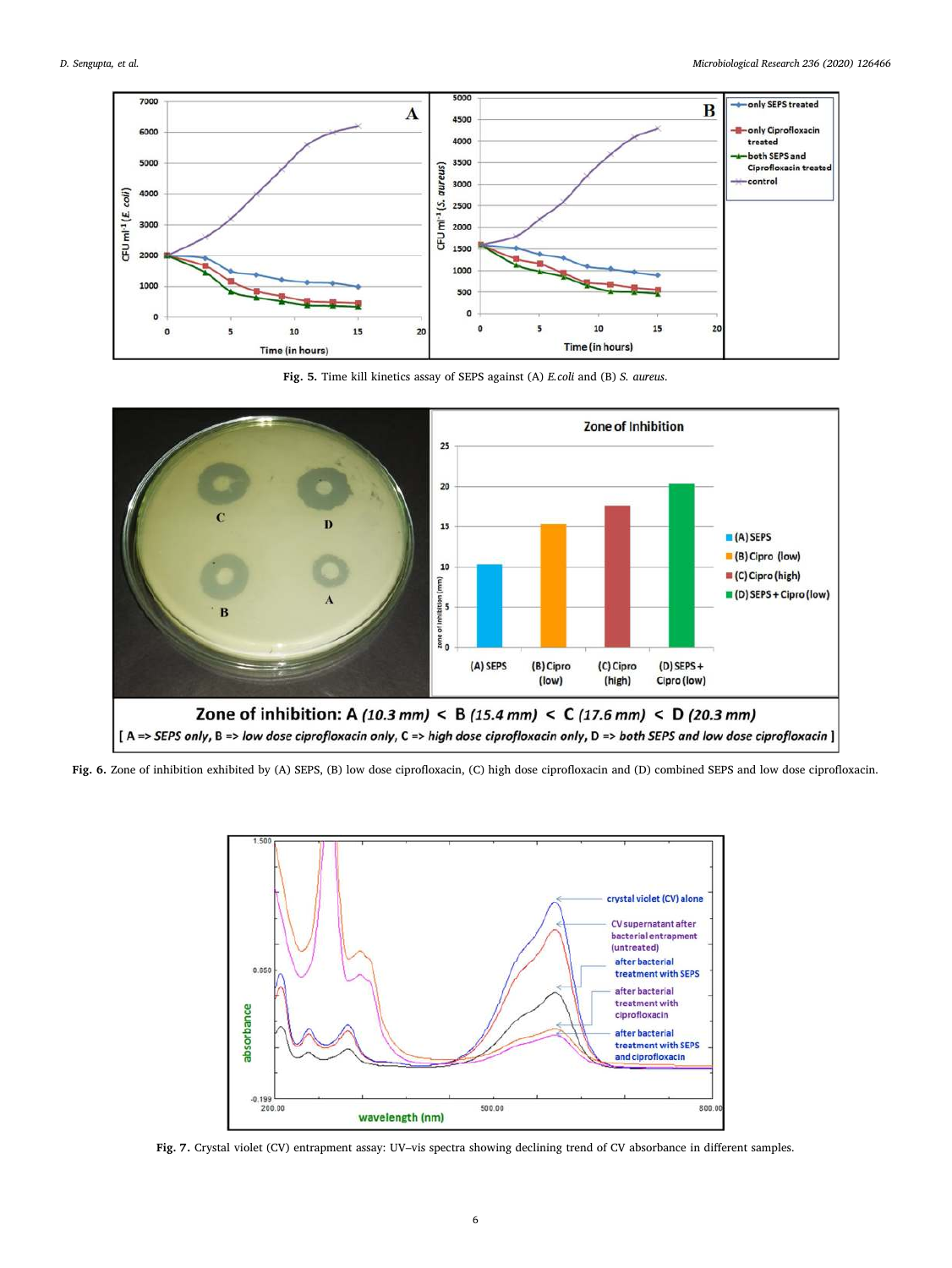<span id="page-6-0"></span>![](_page_6_Figure_2.jpeg)

**Fig. 8.** SEM images of (A) dead and shrivelled *E. coli* treated with ciprofloxacin alone; (B) more affected (*marked*) by ciprofloxacin with SEPS; (C) dead *S. aureus* with disruption of coccoid morphology by ciprofloxacin alone; (D) more affected (*marked*) by ciprofloxacin with SEPS.

Here SEM micrographs at different magnifications clearly revealed porous, inter-connected web-like architecture of SEPS matrix([Fig. 4\)](#page-4-1) which was quite analogous to cell adhesion molecule (CAM) of eukaryotic cells [\(Kerr, 1999\)](#page-7-27). Porosity of SEPS was found to be heterogeneous and non-uniform. Also, texture appeared to be quite slimy which was a characteristic model pertaining to functional attribute of an EPS. SEPS fragments resembled a scaffold-like structure([Gorgieva](#page-7-28) [and Trček, 2019](#page-7-28)), intermittently flaccid or shrunken in nature, interrupted by pores. It could be easily mistaken with fungal hyphae by its close structural resemblance. However, unlike hyphae SEPS threads were non-uniform in diameter and differed in pattern and texture.

# *3.6. Evaluation of antimicrobial potency*

SEPS showed an MIC of approx 550 μg/ml against *E. coli* and approx 680 μg/ml against *S. aureus* with a peak bactericidal activity after 5 h of treatment at culture concentrations of O.D. 0.5 in Mueller Hinton broth at 600 nm.

According to time dependent antibacterial assay, the onset of action of SEPS alone against *E. coli* was at around 4 h, the peak action reached at 5 h and duration of such significant antibacterial activity lasted for about 8 h. Thereafter no further change in antibacterial activity was noticed([Fig. 5](#page-5-0)A). Almost similar findings were observed in case of *S. aureus* [\(Fig. 5](#page-5-0)B). However, onset of antibacterial activity was observed as early as around 1 hr in case of combined SEPS and low dose (10  $\mu\text{g}/$ ml) ciprofloxacin treatment and the duration of action lasted for even 12 h in case of both the microorganisms.

# *3.7. Efficiency in biomedical application in vitro*

When applied in case of cultures obtained from pathological samples of urine and wound swab it was observed that there was an enhanced zone of inhibition in case of combination of SEPS and low dose ciprofloxacin compared to that found in case of high dose ciprofloxacin alone. SEPS alone in a dose of 750 μg/ml exhibited a smaller zone of inhibition of 10.3 mm. With only low dose (10 μg/ml) ciprofloxacin, it

was 15.4 mm and with high dose (20 μg/ml) it was 17.6 mm. But, with a combination of SEPS (750 μg/ml) and low dose (10 μg/ml) ciprofloxacin it was found to be as much as 20.3 mm([Fig. 6](#page-5-1)) which indicated the adjuvant action of SEPS with ciprofloxacin.

# *3.8. Assessment of antibacterial action*

Staining with trypan blue after SEPS treatment of bacterial culture exhibited an overall bacterial cell mortality of approximately 88 %.

Considering the absorbance of CV itself as reference, sequential entrapment of CV by untreated bacterial culture, by culture treated with SEPS alone, by culture treated with ciprofloxacin alone and by culture treated with a combination of both SEPS and ciprofloxacin displayed contrasting antimicrobial potencies. The supernatants collected after CV entrapment showed gradual decline in absorbance at 590 nm in UV–vis spectra in the aforesaid order [\(Fig. 7\)](#page-5-2). The combination of SEPS and ciprofloxacin elicited the most antibacterial efficacy which is evident from the maximum decline in absorbance with respect to the reference.

SEM images also clearly showed antimicrobial action of SEPS against *E. coli* [\(Fig. 8A](#page-6-0), B) and *S. aureus* [\(Fig. 8C](#page-6-0), D). SEPS efficiently impaired integrity of bacterial cell envelope by creating pores. Disruption of cell envelope was found to be more intense in affected *E. coli* cells compared to *S. aureus* which might be due to thicker peptidoglycan layer in the latter. There were excoriations and deflations in affected *E. coli* cells whereas affected *S. aureus* cells showed disruption with fragmentation of coccoid morphology.

Being a member of fluoroquinolone group, ciprofloxacin targets bacterial topoisomerase and gyrase inhibiting bacterial DNA replication ([LeBel, 1988](#page-7-29)). Therefore the mechanism of antibacterial action of SEPS and ciprofloxacin are categorically different. But when treated in combination with ciprofloxacin, SEPS probably played its role as an adjuvant facilitating better penetration of ciprofloxacin to the cell interior by promoting formation of pores and excoriations on cell envelope. It was evident from the fact that the net additive role of SEPS with a low dose ciprofloxacin happened to be more effective than a high dose ciprofloxacin when used alone.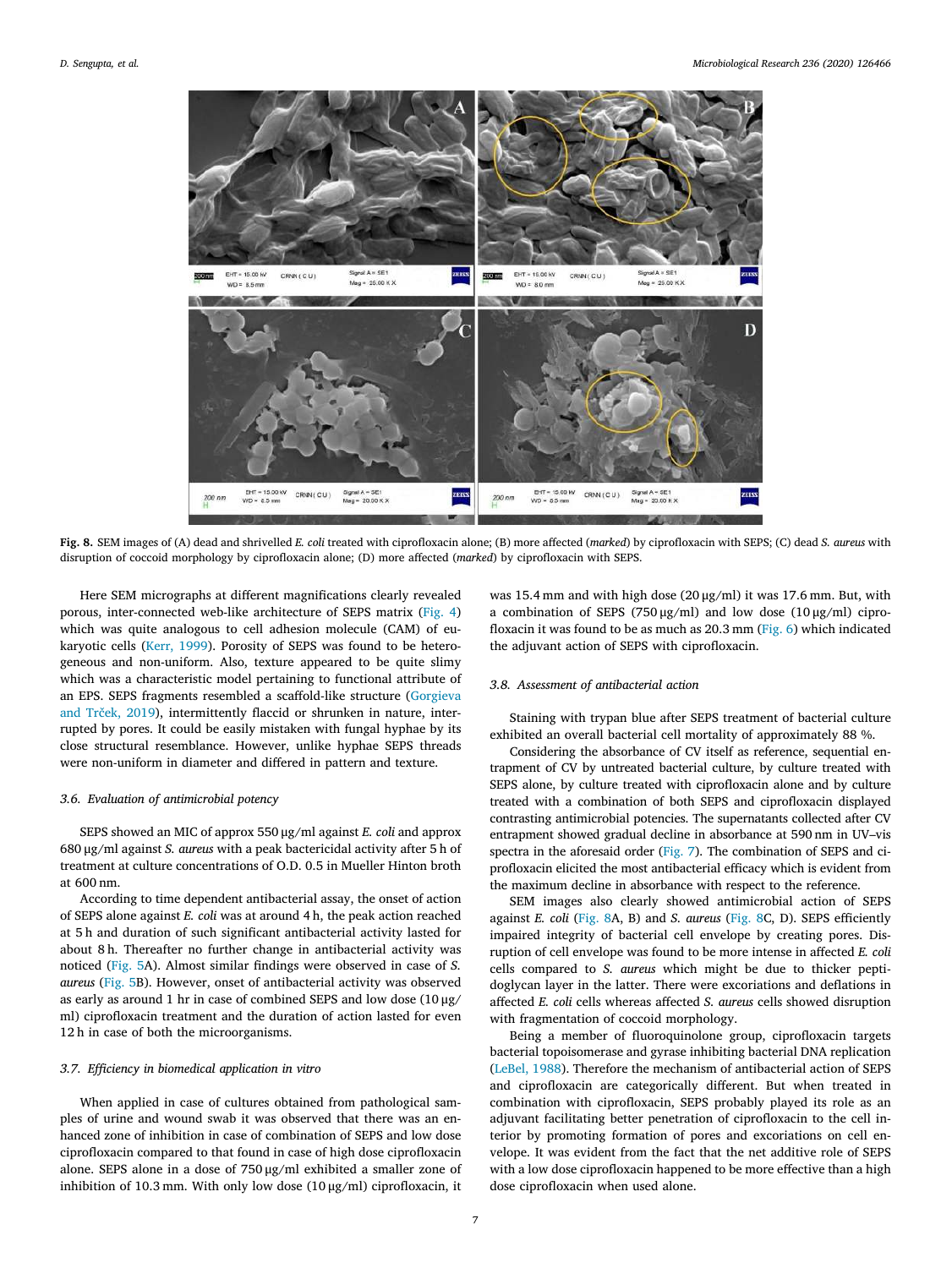#### **4. Conclusion**

Since the inception of indiscriminate use of antibiotics and other antimicrobial drugs, drug resistance has been outgrowing and interfering with long term immunity([Shapiro, 2002](#page-8-32)). Of late many pathogenic microorganisms are exhibiting multi-drug resistance which is becoming a global threat [\(Nikaido, 2009](#page-8-33)). In the circumstances, combining a biologically derived potent antibacterial compound like SEPS with a relatively safe dose of antibiotic might overcome these challenges and evolve as an immune-protective and safe mode of antibacterial therapy for human benefit.

The interesting aspect of this study is that a mere combination of a bacterial metabolite having some anti-bacterial potential with a standard antibiotic not only accentuates the action of the latter, but also successfully reduces the dose of the antibiotic to attain a greater antibacterial efficacy than that elicited by the antibiotic alone even in a higher dose. This would cut short the risk of adverse effects of high dose antibiotics and development of antibiotic resistance. Another interesting observation is that this synergistic action of both has emerged through two distinctly different mechanisms of antibacterial action - SEPS by way of disrupting the bacterial cell envelop and ciprofloxacin by way of inhibiting bacterial DNA replication, thereby developing a strong co-ordination between them. The concept of the present study might therefore be a silver lining in futuristic applications.

#### **Funding source**

Funding of the entire study was provided by the Department of Science and Technology, Government of West Bengal (WB-DST), India vide Ref. 115 dated 30.01.2017.

# **Ethical approval**

The present study was not applied on any animal or human subject.

# **CRediT authorship contribution statement**

**Dipanjan Sengupta:** Conceptualization, Methodology, Investigation, Formal analysis, Software, Data curation, Writing - original draft. **Sriparna Datta:** Supervision, Visualization, Validation, Resources, Project administration, Writing - review & editing, Funding acquisition. **Dipa Biswas:** Resources, Visualization, Funding acquisition.

# **Declaration of Competing Interest**

The authors declare that there is no conflict of interest.

#### **Acknowledgements**

The authors remain grateful to (1) Center for Research in Nanoscience & Nanotechnology, University of Calcutta, (2) UGC sponsored Special Assistance Program (SAP), University of Calcutta (3) NMR Research Centre, Indian Institute of Science, Bangalore and (4) Vidyasagar State General Hospital, Behala, Kolkata for providing academic and technical support.

# **References**

- <span id="page-7-6"></span>Acharjee, A., Rakshit, A., Chowdhury, S., Malik, S., Barman, M., Ali, M., Saha, B., 2019a. Micellar catalysed and heteroaromatic base promoted rate enhancement of oxidation of an alicyclic alcohol in aqueous medium. J. Mol. Liq. 277, 360–371. [https://doi.](https://doi.org/10.1016/j.molliq.2018.12.082) [org/10.1016/j.molliq.2018.12.082.](https://doi.org/10.1016/j.molliq.2018.12.082)
- <span id="page-7-7"></span>Acharjee, A., Rakshit, A., Chowdhury, S., Datta, I., Barman, M., Ali, M., Saha, B., 2019b. Micellar catalysed oxidation of hydrophobic fatty alcohol in aqueous medium. J. Mol. Liq. 293, 111475. <https://doi.org/10.1016/j.molliq.2019.111475>.

<span id="page-7-21"></span>Adebayo-Tayo, B., Moyinoluwa, A., Sanusi, J., 2017. Effect of different fruit juice media

on bacterial cellulose production by *Acinetobacter* sp. BAN1 and *Acetobacter pasteurianus* PW1. J. Adv. Biol. Biotechnol. 14, 1–9. [https://doi.org/10.9734/JABB/2017/](https://doi.org/10.9734/JABB/2017/34171) [34171.](https://doi.org/10.9734/JABB/2017/34171)

- <span id="page-7-13"></span>Adebayo-Tayo, B., Ishola, R., Oyewunmi, T., 2018. Characterization, antioxidant and immunomodulatory potential on exopolysaccharide produced by wild type and mutant *Weissella confusa* strains. Biotechnol. Rep. 19, e00271. [https://doi.org/10.1016/](https://doi.org/10.1016/j.btre.2018.e00271) [j.btre.2018.e00271.](https://doi.org/10.1016/j.btre.2018.e00271)
- <span id="page-7-12"></span>Anderson, R., Tintinger, G., Cockeran, R., Potjo, M., et al., 2010. Beneficial and harmful interactions of antibiotics with microbial pathogens and the host innate immune system. Pharmaceuticals 3 (5), 1694–1710. [https://doi.org/10.3390/ph3051694.](https://doi.org/10.3390/ph3051694)
- <span id="page-7-16"></span>Andrews, J.M., 2001. Determination of minimum inhibitory concentrations. J. Antimicrob. Chemother. 48 (Suppl 1), 5–16. [https://doi.org/10.1093/jac/48.suppl\\_](https://doi.org/10.1093/jac/48.suppl_1.5) [1.5.](https://doi.org/10.1093/jac/48.suppl_1.5)
- <span id="page-7-11"></span>Araújo, H., Andrade, R., Montero-Rodríguez, D., Rubio-Ribeaux, D., et al., 2019. Sustainable biosurfactant produced by *Serratia marcescens* UCP 1549 and its suitability for agricultural and marine bioremediation applications. Microb. Cell Fact. 18 (1), 2. <https://doi.org/10.1186/s12934-018-1046-0>.
- <span id="page-7-3"></span>Bleuven, C., Landry, C.R., 2016. Molecular and cellular bases of adaptation to a changing environment in microorganisms. Proc. Biol. Sci. 283 (1841), 1458. [https://doi.org/](https://doi.org/10.1098/rspb.2016.1458) [10.1098/rspb.2016.1458](https://doi.org/10.1098/rspb.2016.1458).
- <span id="page-7-18"></span>Cao, Z., Wang, Z., Shang, Z., Zhao, J., 2017. Classification and identification of *Rhodobryum roseum* Limpr and its adulterants based on Fourier-transform infrared spectroscopy (FTIR) and chemometrics. PlosOne 16 (12), 2. [https://doi.org/10.1371/](https://doi.org/10.1371/journal.pone.0172359) [journal.pone.0172359.](https://doi.org/10.1371/journal.pone.0172359) e0172359.
- <span id="page-7-0"></span>Cavicchioli, R., Ripple, W.J., Timmis, K.N., Azam, F., et al., 2019. Scientists' warning to humanity: microorganisms and climate change. Nat. Rev. Microbiol. 17, 569–586. [https://doi.org/10.1038/s41579-019-0222-5.](https://doi.org/10.1038/s41579-019-0222-5)
- <span id="page-7-19"></span>Chen, Z., Shi, J., Yang, X., Nan, B., et al., 2015. Chemical and physical characteristics and antioxidant activities of the exopolysaccharide produced by Tibetan kefir grains during milk fermentation. Int. Dairy J. 43, 15–21. [https://doi.org/10.3389/fmicb.](https://doi.org/10.3389/fmicb.2015.01177) [2015.01177.](https://doi.org/10.3389/fmicb.2015.01177)
- <span id="page-7-1"></span>Cramm, M.A., Chakraborty, A., Li, C., Ruff, S.E., Jorgensen, B.B., Hubert, C.R.J., 2019. Freezing tolerance of thermophilic bacterial endospores in marine sediments. Front. Microbiol. 10, 945. <https://doi.org/10.3389/fmicb.2019.00945>.
- <span id="page-7-20"></span>Drouillard, S., Jeacomine, I., Buon, L., Boisset, C., et al., 2015. Structure of an amino aciddecorated exopolysaccharide secreted by a *Vibrio alginolyticus* strain. Mar. Drugs 13 (11), 6723–6739. [https://doi.org/10.3390/md13116723.](https://doi.org/10.3390/md13116723)
- <span id="page-7-15"></span>DuBois, M., Gilles, K.A., Hamilton, J.K., Rebers, P.A., et al., 1956. Colorimetric method for determination of sugars and related substances. Anal. Chem. 28 (3), 350–356. [https://doi.org/10.1021/ac60111a017.](https://doi.org/10.1021/ac60111a017)
- <span id="page-7-2"></span>Dutta, H., Dutta, A., 2016. The microbial aspect of climate change. Energ. Ecol. Environ. 1, 209. [https://doi.org/10.1007/s40974-016-0034-7.](https://doi.org/10.1007/s40974-016-0034-7)
- <span id="page-7-25"></span>Fang, L., Catchmark, J.M., 2014. Characterization of water-soluble exopolysaccharides from *Gluconacetobacter xylinus* and their impacts on bacterial cellulose crystallization and ribbon assembly. Cellulose 21, 3965–3978. [https://doi.org/10.1007/s10570-](https://doi.org/10.1007/s10570-014-0443-8) [014-0443-8](https://doi.org/10.1007/s10570-014-0443-8).
- <span id="page-7-9"></span>Fernandes, P.A.V., de Arruda, I.R., dos Santos, A.F.A.B., de Araújo, A.A., et al., 2017. Antimicrobial activity of surfactants produced by *Bacillus subtilis* R14 against multidrug- resistant bacteria. Braz. J. Microbiol. 38, 4. [https://doi.org/10.1590/S1517-](https://doi.org/10.1590/S1517-83822007000400022) [83822007000400022.](https://doi.org/10.1590/S1517-83822007000400022)
- <span id="page-7-23"></span>Furini, S., Domene, C., 2018. Ion-triggered selectivity in bacterial sodium channels. Proc. Natl. Acad. Sci. U. S. A. 115 (21), 5450–5455. [https://doi.org/10.1073/pnas.](https://doi.org/10.1073/pnas.1722516115) [1722516115](https://doi.org/10.1073/pnas.1722516115).
- <span id="page-7-5"></span>Ghosh, A., Saha, R., Saha, B., 2014. Suitable combination of promoter and micellar catalyst for kilo fold rate acceleration on propanol to propionaldehyde conversion in aqueous media. J. Ind. Eng. Chem. 20. <https://doi.org/10.1016/j.jiec.2013.03.028>.
- <span id="page-7-28"></span>Gorgieva, S., Trček, J., 2019. Bacterial cellulose: production, modification and perspectives in biomedical applications. Nanomater-Basel 9 (10), 1352. [https://doi.org/10.](https://doi.org/10.3390/nano9101352) [3390/nano9101352](https://doi.org/10.3390/nano9101352).
- <span id="page-7-17"></span>[Hudzicki, J., 2009. Kirby-Bauer Disk Diffusion Susceptibility Test Protocol](http://refhub.elsevier.com/S0944-5013(20)30071-9/sbref0105) 1. American [Society for Microbiology, pp. 23 Protocol.](http://refhub.elsevier.com/S0944-5013(20)30071-9/sbref0105)
- <span id="page-7-26"></span>Jia, Y., Wang, X., Huo, M., Zhai, X., et al., 2017. Preparation and characterization of a novel bacterial cellulose/chitosan bio-hydrogel. Int. J. Nanomater. Nanotechnol. Nanomed. 7. <https://doi.org/10.1177/1847980417707172>.
- <span id="page-7-14"></span>Joshi-Navare, K., Prabhune, A.A., 2013. Biosurfactant-sophorolipid acts in synergy with antibiotics to enhance their efficiency. Biomed Res. Int. 512495. [https://doi.org/10.](https://doi.org/10.1155/2013/512495) [1155/2013/512495](https://doi.org/10.1155/2013/512495).
- <span id="page-7-22"></span>Kalyanasundaram, G.T., Doble, M., Gummadi, S., 2012. Production and downstream processing of (1→3)‐β‐D‐glucan from mutant strain of *Agrobacterium* sp. ATCC 31750. AMB. Exp. 2, 31. <https://doi.org/10.1186/2191-0855-2-31>.
- <span id="page-7-24"></span>Kanamarlapudi, S., Muddada, S., 2017. Characterization of exopolysaccharide produced by *Streptococcus thermophilus* CC30. Biomed Res. Int. 4201809. [https://doi.org/10.](https://doi.org/10.1155/2017/4201809) [1155/2017/4201809.](https://doi.org/10.1155/2017/4201809)
- <span id="page-7-27"></span>Kerr, J.R., 1999. Cell adhesion molecules in the pathogenesis of and host defence against microbial infection. Mol. Pathol. 52 (4), 220–230. [https://doi.org/10.1136/mp.52.4.](https://doi.org/10.1136/mp.52.4.220) [220](https://doi.org/10.1136/mp.52.4.220).
- <span id="page-7-10"></span>Lang, S., Katsiwela, E., Wagner, F., 1989. Antimicrobial effects of biosurfactants. Lipid/ Fett. 91 (9), 363–366. [https://doi.org/10.1002/lipi.19890910908.](https://doi.org/10.1002/lipi.19890910908)
- <span id="page-7-29"></span>LeBel, M., 1988. Ciprofloxacin: chemistry, mechanism of action, resistance, antimicrobial spectrum, pharmacokinetics, clinical trials, and adverse reactions. Pharmacotherapy 8 (1), 3–33. <https://doi.org/10.1002/j.1875-9114.1988.tb04058.x>.
- <span id="page-7-4"></span>Lerouge, I., Vanderleyden, J., 2016. O-antigen structural variation: mechanisms and possible roles in animal/plant-microbe interactions. FEMS Microbiol. Rev. 26 (1), 17–47. [https://doi.org/10.1016/S0168-6445\(01\)00070-5](https://doi.org/10.1016/S0168-6445(01)00070-5).
- <span id="page-7-8"></span>Liang, T.W., Wu, C.C., Cheng, W.T., Chen, Y.C., et al., 2014. Exopolysaccharides and antimicrobial biosurfactants produced by *Paenibacillus macerans* TKU029. Appl.